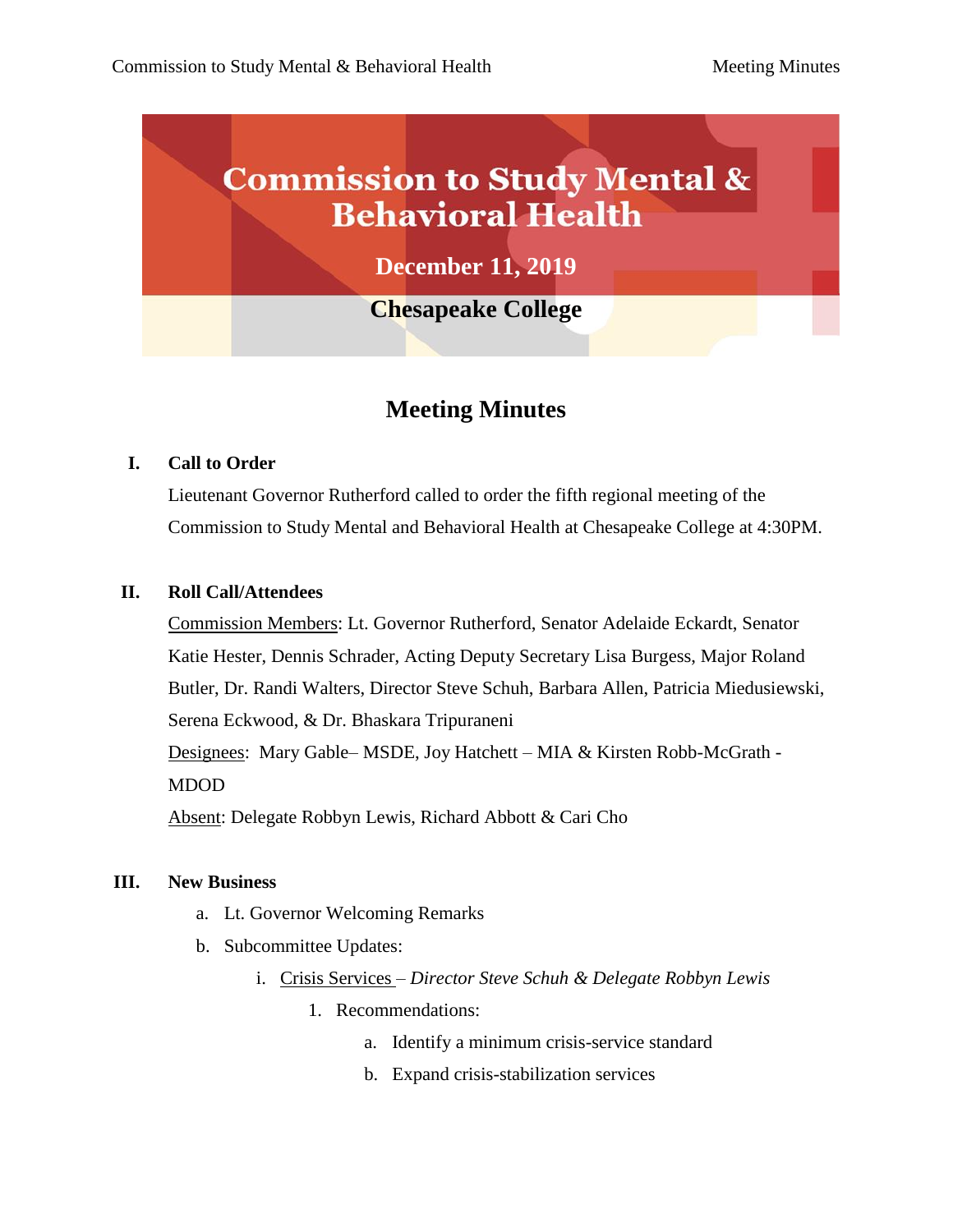- c. Support the Mental Health Association and the Maryland Hospital Association in their efforts to expand the definition of emergency facilities for emergency petitions.
- d. Understand the governance and infrastructure of Maryland Crisis Connect (211, Press 1) and its relationship to the local crisis hotlines.
- 2. Commission Discussion Tech Ops does a crisis response vehicle for Calvert County which is used for substance use disorder. They will meet at overdose sites with the first responders and provide the victims with care as well as peer counselors for victims to follow up with care if they choose. Other counties or regions could look at this model.
- ii. Youth & Families *Christian Miele & Dr. Randi Walters*
	- 1. Commission Discussion In regards to psychiatric beds, do we need to go through the Certification of Need (CON) process? It can take multiple years to go through this process and money; maybe we need to ask this question. CON is the Maryland Health Care Commission issue; it is defined in the law to determine the need and if you have the means to address the need. Some of our providers are expanding into Pennsylvania because it is equal quality of care but not the burden of cost and need.
- iii. Finance & Funding *Commissioner Redmer & Dennis Schrader*
	- 1. Maryland Insurance Administration (MIA) is hosting a webinar for Providers – January 8, 2020 at 11:00AM. This webinar will walk providers through the process on how they can meet credentials with various insurance companies. In the future, there will be a webinar for consumers on how to proceed with a complaint and how to get services authorized.
- iv. Public Safety/Judicial System –*Randall Nero & Richard Abbot*
	- 1. It is difficult for individuals to be aware of all the different services available across the state; Recommendation: statewide mapping of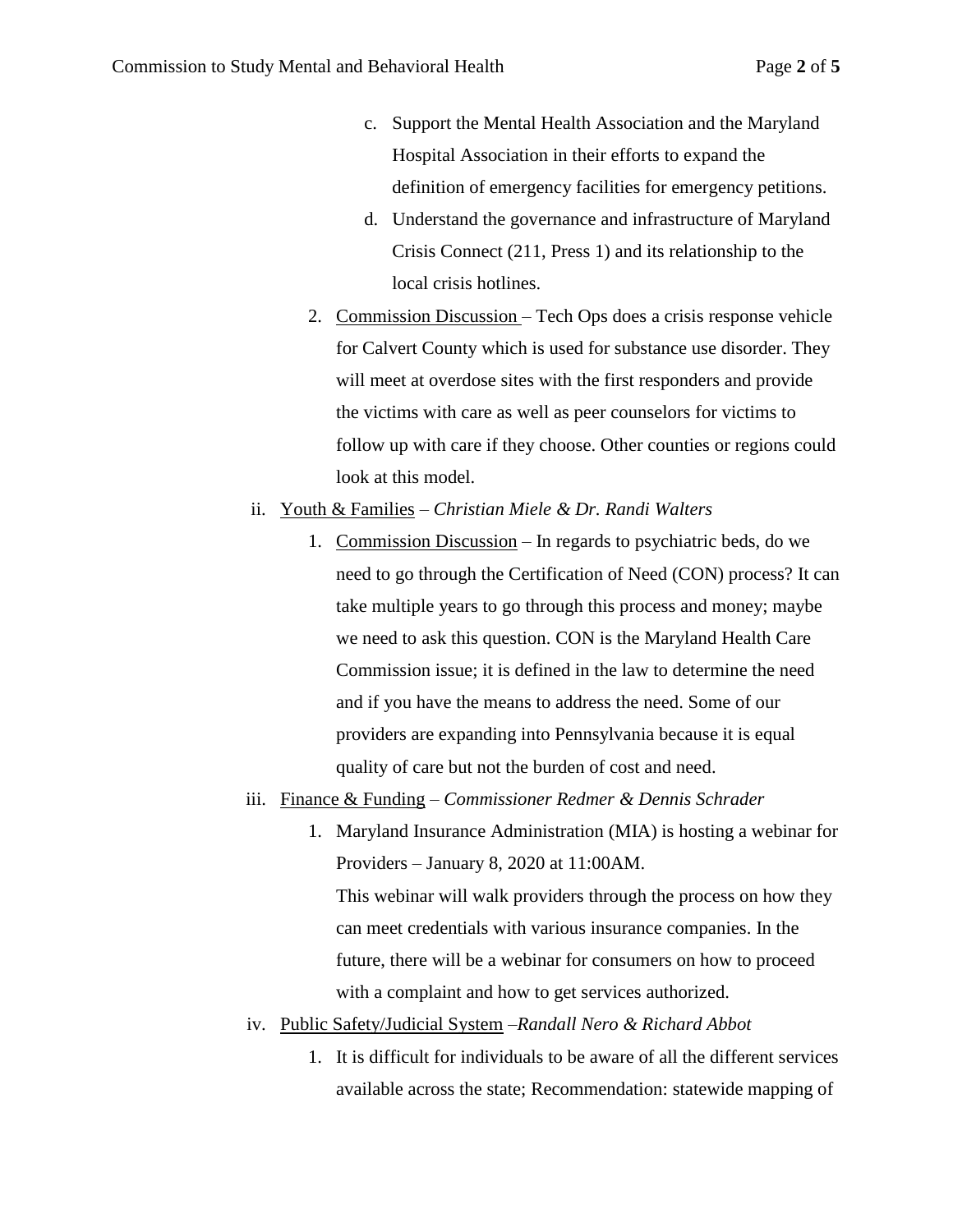services. Not only does this help with awareness across the state, but it will let us know where there are gaps in services. Recommendation: Incarcerated populations - Initiation and expansion of the Second Chance Grant. We have had successful grant-related programs which connect institutional mental health services and community health services and we have seen a decrease of recidivism. Recommendation: Expansion of standardized training on behavioral health issues within criminal justice system. This will allow for better understanding of behavioral health issues within the system.

#### **IV. Public Comments**

- a. Elected Officials:
	- i. Delegate Johnny Mautz *District 37B, Caroline, Dorchester, Talbot & Wicomico*

Thank you for being here, it's an honor to host you on the shore. I am sitting in the back of the room listening and a lot of the issues in regards to access to care and the statistics are the issues we have spoken about in the past years. Every year we put bills in the legislature and every year it seems we don't have much to show. We are talking about things that have been talked about before. I would urge the Commission to do what they can to answer these concerns.

- b. Public Comments:
	- i. Ms. Teresa Simmons *Salisbury University*, *Child & Adolescent Behavioral Health Education Initiative* Please see additional testimony.
	- ii. Dr. Jennifer Jewels *– Interim Director of Social Work at Salisbury* Please see additional testimony.
	- iii. Janet McIntyre *Salisbury University, School of Social Work* Please see attached testimony.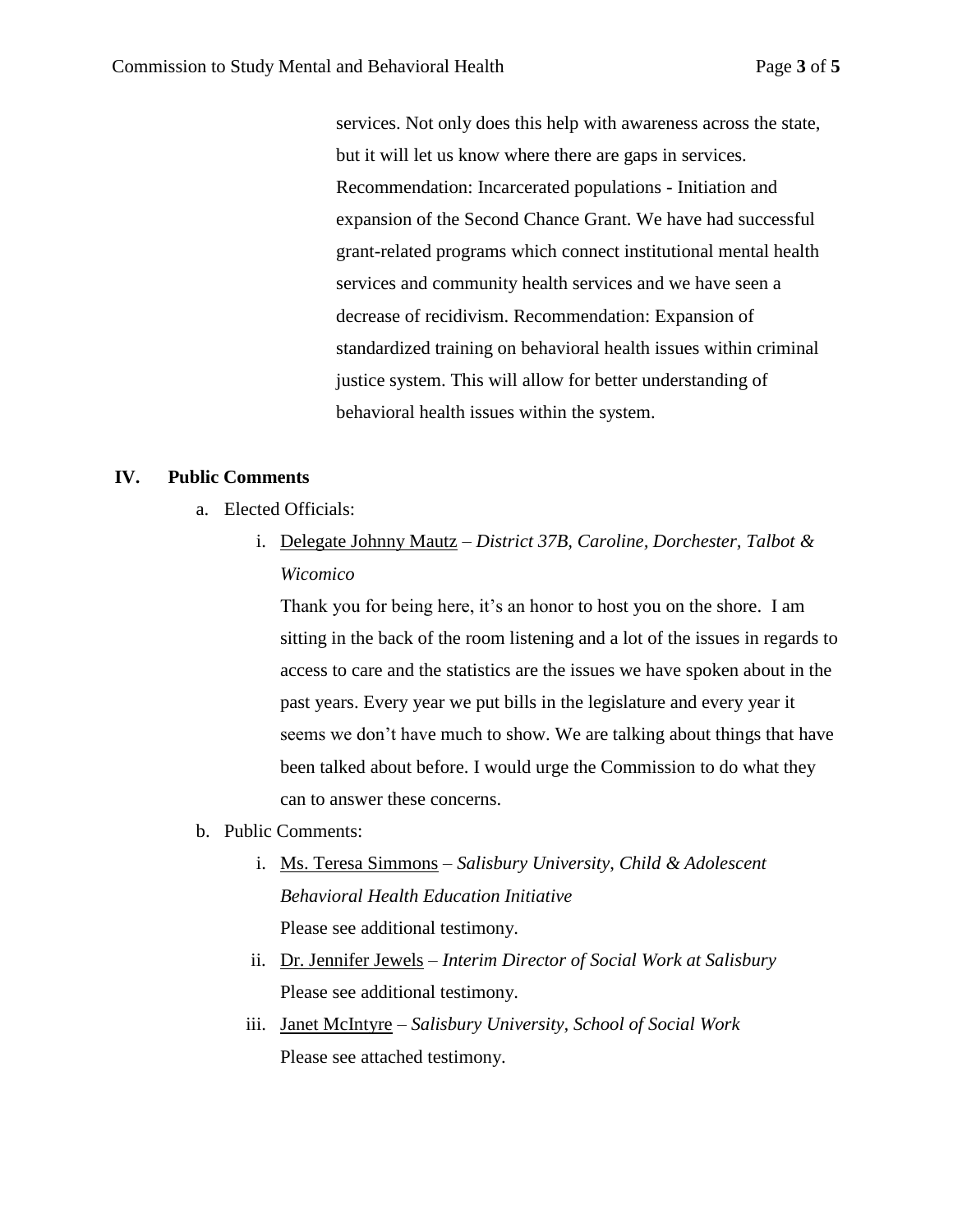Commission discussion: We do work with curriculum development and the pressures of teaching a curriculum is a conversation we talk about a lot. We discuss where the community programs come into play so the school system isn't overloaded.

Janet McIntyre – In the rural setting, afterschool programs such as: 4-H, girls and boy scouts and other activities are lacking because of financial strain and transportation. The increasing number of grandparents becoming guardians need support as well; they are not able to maintain the hectic schedules as easily.

- iv. Dr. Justin Wade *Child, adolescents and adults psychiatrist* See attached testimony.
- v. Carol Masden *Director of Eastern Shore Crisis Services Mobile Team* Our model that we created on the shore is different. We started out with two mobile crisis teams and we have now increased to four teams that work 24/7. We have school-based service in Cecil County and a 24/7 call service. We are now co-occurring accredited. The model that started 8 and ¾ years ago is grant funded. We cover 8 counties and a range of age: youngest of 3 and oldest of 96 years old. Last year we completed 3,073 dispatches and our call center handled 14,000 incoming and outgoing calls. We diverted 1,062 people from ER according to the Health Care Blue Book, with a savings of \$2,324,718. The average visit at the Dorchester general ER is \$2,078; for those 1062 diversions, that's a lot of potential savings we bring with our service. So I bring it back around to the hospital in Chestertown. We need to keep traditional psychiatric beds in Easton and add psycho-geriatric beds that are needed on the shore. We need beds for both sides of the spectrum.
- vi. Carol Spurrier *Lived experience as a caregiver & NAMI, Lower Shore* I do training for family-to-family, an evidence based program that shows improved algorithms for family members and caregivers. I didn't hear a lot about caregivers or family members during discussions today. As a caregiver of individuals of mental illness, I have only had one